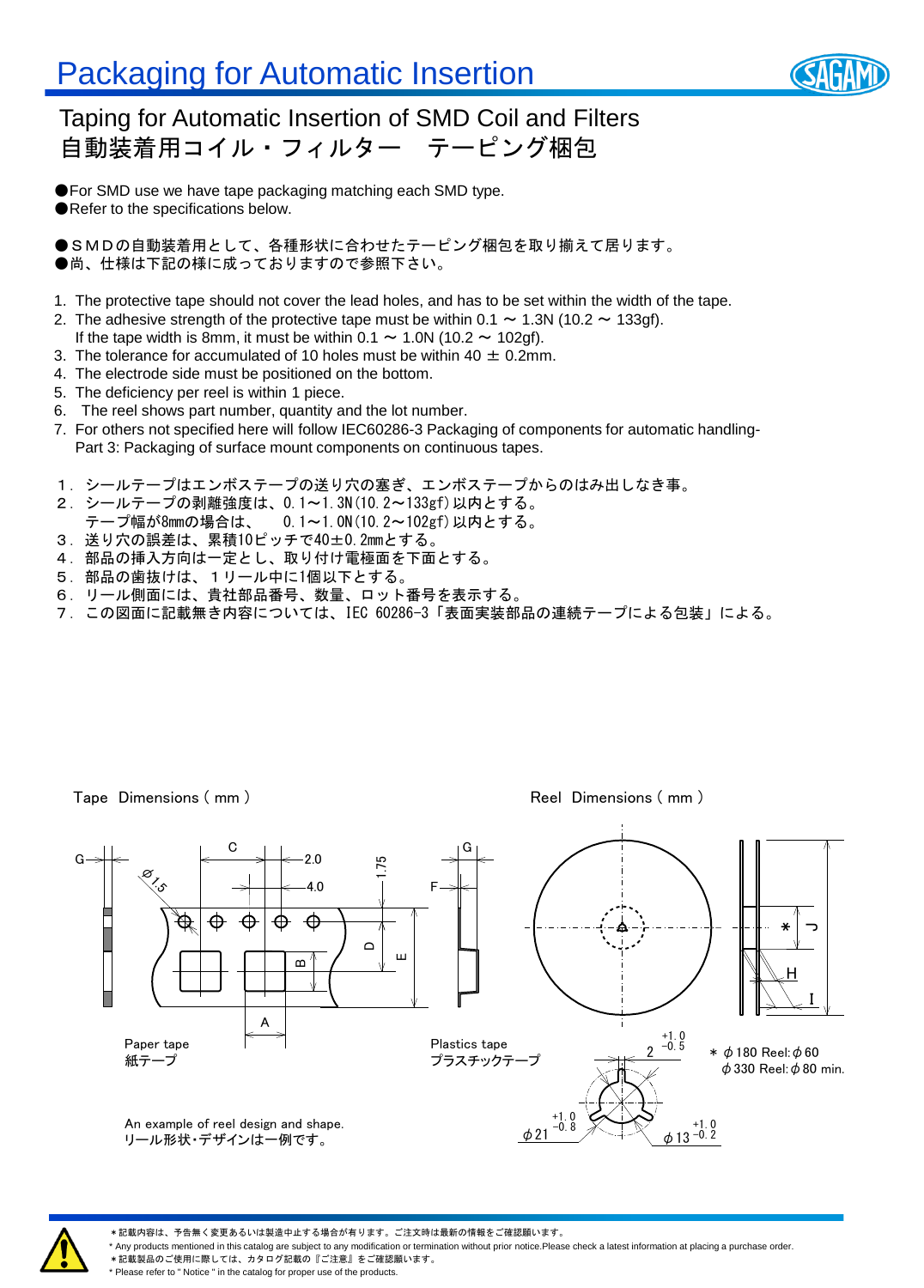

### Taping for Automatic Insertion of SMD Coil and Filters 自動装着用コイル・フィルター テーピング梱包

| Applications      | $Q'$ ty  | Dimensions (mm) |      |              |      |      |     |      |                |      |         |
|-------------------|----------|-----------------|------|--------------|------|------|-----|------|----------------|------|---------|
|                   | pcs.     | Α               | B    | $\mathsf{C}$ | D    | E    | F   | G    | $\overline{H}$ |      | J       |
| 10BGH             | 500      | 12.1            | 12.1 | 16.0         | 11.5 | 24.0 | 0.4 | 6.8  | 25.5           | 29.5 | 330     |
| 11EHH/A/B         | 600      | 11.6            | 13.0 | 16.0         | 11.5 | 24.0 | 0.4 | 6.3  | 25.4           | 29.4 | 330     |
| 4BLH              | 2000     | 5.4             | 4.4  | 8.0          | 5.5  | 12.0 | 0.4 | 3.3  | 13.4           | 17.4 | 330     |
| 4BMH              | 3000     | 4.9             | 5.2  | 8.0          | 5.5  | 12.0 | 0.4 | 2.1  | 13.4           | 17.4 | 330     |
| 5RFH/B,5RFW       | 500      | 8.0             | 8.0  | 12.0         | 7.5  | 16.0 | 0.4 | 8.45 | 17.4           | 21.4 | 330     |
| 5RGHB             | 500      | 8.0             | 8.0  | 12.0         | 7.5  | 16.0 | 0.4 | 8.45 | 17.4           | 21.4 | 330     |
| 6RKH              | 1200     | 6.6             | 6.9  | 12.0         | 7.5  | 16.0 | 0.4 | 4.3  | 17.4           | 21.4 | 330     |
| 6RLH              | 1500     | 6.6             | 6.9  | 12.0         | 7.5  | 16.0 | 0.4 | 3.3  | 17.4           | 21.4 | 330     |
| 6RLHA             | 1500     | 6.6             | 6.9  | 12.0         | 7.5  | 16.0 | 0.4 | 2.8  | 17.4           | 21.4 | 330     |
| 7010-2M           | 500      | 12.1            | 12.1 | 16.0         | 11.5 | 24.0 | 0.4 | 5.3  | 25.4           | 29.4 | 330     |
| 7010-2N           | 500      | 12.1            | 12.1 | 16.0         | 11.5 | 24.0 | 0.4 | 6.8  | 25.4           | 29.4 | 330     |
| 7012-2H           | 300      | 12.0            | 12.0 | 16.0         | 11.5 | 24.0 | 0.4 | 10.6 | 25.4           | 29.4 | 330     |
| 7012-2N           | 500      | 12.1            | 12.1 | 16.0         | 11.5 | 24.0 | 0.4 | 6.8  | 25.4           | 29.4 | 330     |
| 7BKH              | 1200     | 7.6             | 9.1  | 12.0         | 7.5  | 16.0 | 0.4 | 3.9  | 17.4           | 21.4 | 330     |
| 7E03LA/LB         | 1000     | 3.3             | 3.3  | 8.0          | 5.5  | 12.0 | 0.3 | 1.6  | 13.0           | 15.4 | 180     |
| 7E03NA/NB         | 1000     | 3.3             | 3.3  | 8.0          | 5.5  | 12.0 | 0.3 | 2.1  | 13.0           | 15.4 | 180     |
| 7E04LA/LB         | 3000     | 4.4             | 4.4  | 8.0          | 5.5  | 12.0 | 0.4 | 2.1  | 13.4           | 17.4 | 330     |
| 7E04NA/NB/NS      | 2000     | 4.4             | 4.4  | 8.0          | 5.5  | 12.0 | 0.4 | 3.1  | 13.4           | 17.4 | 330     |
| 7E04SA/SB         | 3000     | 4.4             | 4.4  | 8.0          | 5.5  | 12.0 | 0.4 | 1.9  | 13.4           | 17.4 | 330     |
| 7E05DD            | 3000     | 5.3             | 5.3  | 8.0          | 5.5  | 12.0 | 0.4 | 2.1  | 13.4           | 17.4 | 330     |
| <b>7E05ED</b>     | 2000     | 5.3             | 5.3  | 8.0          | 5.5  | 12.0 | 0.4 | 3.1  | 13.4           | 17.4 | 330     |
| 7E06LA/LB         | 3000     | 6.5             | 6.5  | 8.0          | 5.5  | 12.0 | 0.4 | 2.1  | 13.4           | 17.4 | 330     |
| 7E06NA/NB         | 2000     | 6.5             | 6.5  | 8.0          | 5.5  | 12.0 | 0.4 | 3.1  | 13.4           | 17.4 | 330     |
| 7G09B/H           | 300      | 9.6             | 10.6 | 16.0         | 11.5 | 24.0 | 0.5 | 10.1 | 25.4           | 29.4 | 330     |
| 8RKH              | 1000     | 8.7             | 9.2  | 12.0         | 7.5  | 16.0 | 0.4 | 4.3  | 17.4           | 21.4 | 330     |
| 8RLH              | 1500     | 8.7             | 9.2  | 12.0         | 7.5  | 16.0 | 0.4 | 3.4  | 17.4           | 21.4 | 330     |
| 8RLHA             | 1500     | 8.7             | 9.2  | 12.0         | 7.5  | 16.0 | 0.4 | 2.8  | 17.4           | 21.4 | 330     |
| 9EHH/A/B          | 600      | 11.0            | 11.2 | 16.0         | 11.5 | 24.0 | 0.4 | 6.3  | 25.4           | 29.4 | 330     |
| AME1136           | 720      | 11.9            | 13.6 | 16.0         | 11.5 | 24.0 | 0.5 | 4.0  | 25.5           | 29.5 | 330     |
| C1608CB/H         | 3000     | 1.1             | 1.8  | 4.0          | 3.5  | 8.0  | 0.9 | 1.0  | 9.0            | 13.0 | 180     |
| C2012CB/H         | 2000     | 1.7             | 2.3  | 4.0          | 3.5  | 8.0  | 0.3 | 1.7  | 9.0            | 13.0 | 180     |
| C3328A            | 700/2500 | 5.6             | 3.8  | 8.0          | 5.5  | 12.0 | 0.5 | 3.2  | 13.4           | 17.4 | 180/330 |
| C6328A            | 500/2500 | 5.6             | 6.8  | 8.0          | 7.5  | 16.0 | 0.5 | 3.2  | 17.4           | 21.4 | 180/330 |
| C6342A            | 1500     | 6.5             | 6.8  | 8.0          | 7.5  | 16.0 | 0.4 | 4.6  | 17.4           | 21.4 | 330     |
| <b>CBE1597H</b>   | 200      | 16.6            | 16.2 | 24.0         | 14.2 | 32.0 | 0.5 | 9.7  | 33.4           | 37.4 | 330     |
| <b>CBE1914HS</b>  | 100      | 18.3            | 21.7 | 32.0         | 20.3 | 44.0 | 0.5 | 15.5 | 45.4           | 49.4 | 330     |
| CBE1914HU         | 100      | 18.3            | 21.7 | 32.0         | 20.3 | 44.0 | 0.5 | 15.5 | 45.4           | 49.4 | 330     |
| CBH1053HA         | 650      | 10.6            | 10.9 | 16.0         | 11.5 | 24.0 | 0.5 | 5.8  | 25.5           | 29.5 | 330     |
| CBH1380HA         | 450      | 12.8            | 13.9 | 16.0         | 11.5 | 24.0 | 0.5 | 8.4  | 25.5           | 29.5 | 330     |
| CDG3833C          | 1800     | 4.2             | 7.8  | 8.0          | 7.50 | 16.0 | 0.4 | 3.3  | 17.4           | 21.4 | 330     |
| <b>CDG6250C</b>   | 800      | 6.5             | 7.0  | 12.0         | 7.50 | 16.0 | 0.4 | 5.0  | 17.4           | 22.4 | 330     |
| <b>CDG9672C</b>   | 450      | 10.2            | 15.8 | 16.0         | 14.2 | 32.0 | 0.5 | 10.2 | 33.4           | 37.4 | 330     |
| <b>CER1042B/C</b> | 800      | 10.5            | 10.5 | 16.0         | 11.5 | 24.0 | 0.4 | 4.6  | 25.5           | 29.5 | 330     |
| CER1065B/C/V      | 500      | 10.5            | 10.5 | 16.0         | 11.5 | 24.0 | 0.5 | 6.9  | 25.5           | 29.5 | 330     |
| <b>CER1242B/C</b> | 800      | 12.6            | 12.6 | 16.0         | 11.5 | 24.0 | 0.4 | 4.6  | 25.5           | 29.5 | 330     |
| <b>CER1257B/C</b> | 500      | 12.6            | 12.6 | 16.0         | 11.5 | 24.0 | 0.5 | 6.1  | 25.4           | 29.4 | 330     |
| <b>CER1277B/C</b> | 400      | 12.6            | 12.6 | 16.0         | 11.5 | 24.0 | 0.5 | 8.1  | 25.4           | 29.4 | 330     |

\*記載内容は、予告無く変更あるいは製造中止する場合が有ります。ご注文時は最新の情報をご確認願います。

\* Any products mentioned in this catalog are subject to any modification or termination without prior notice.Please check a latest information at placing a purchase order.

**★記載製品のご使用に際しては、カタログ記載の『ご注意』をご確認願います。** \* Please refer to " Notice " in the catalog for proper use of the products.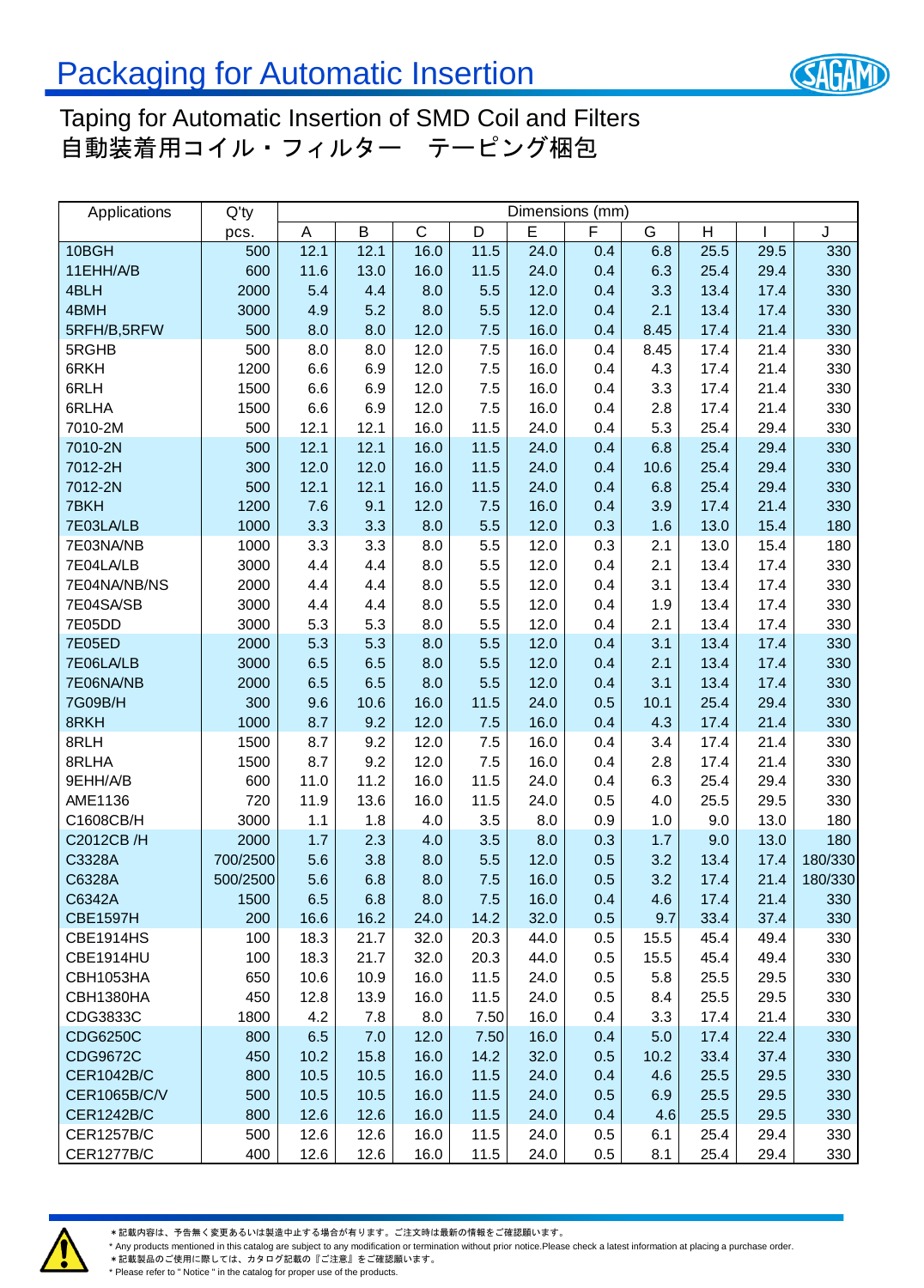

### Taping for Automatic Insertion of SMD Coil and Filters 自動装着用コイル・フィルター テーピング梱包

| Applications        | $Q'$ ty | Dimensions (mm) |      |             |      |      |     |      |      |      |     |
|---------------------|---------|-----------------|------|-------------|------|------|-----|------|------|------|-----|
|                     | pcs.    | Α               | B    | $\mathsf C$ | D    | E    | F   | G    | H    |      | J   |
| <b>CER3017C</b>     | 1000    | 3.3             | 3.3  | 8.0         | 5.5  | 12.0 | 0.3 | 2.1  | 13.0 | 15.4 | 180 |
| <b>CER4017C</b>     | 3000    | 4.4             | 4.4  | 8.0         | 5.5  | 12.0 | 0.4 | 2.1  | 13.4 | 17.4 | 330 |
| <b>CER4027C</b>     | 2000    | 4.4             | 4.4  | 8.0         | 5.5  | 12.0 | 0.4 | 3.1  | 13.4 | 17.4 | 330 |
| <b>CER5017C</b>     | 3000    | 5.3             | 5.3  | 8.0         | 5.5  | 12.0 | 0.4 | 2.1  | 13.4 | 17.4 | 330 |
| <b>CER5027C</b>     | 2000    | 5.3             | 5.3  | 8.0         | 5.5  | 12.0 | 0.4 | 3.10 | 13.4 | 17.4 | 330 |
| CER6017C            | 3000    | 6.5             | 6.5  | 8.0         | 5.5  | 12.0 | 0.4 | 2.10 | 13.4 | 17.4 | 330 |
| CER6027C/V          | 2000    | 6.5             | 6.5  | 8.0         | 5.5  | 12.0 | 0.4 | 3.1  | 13.4 | 17.4 | 330 |
| CER6042C            | 1100    | 6.5             | 6.5  | 12.0        | 7.5  | 16.0 | 0.4 | 4.6  | 17.4 | 21.4 | 330 |
| <b>CER7027B/C</b>   | 1600    | 7.5             | 7.4  | 12.0        | 7.5  | 16.0 | 0.4 | 3.1  | 17.4 | 21.4 | 330 |
| <b>CER7032B/C</b>   | 1400    | 7.4             | 7.4  | 12.0        | 7.5  | 16.0 | 0.4 | 3.6  | 17.4 | 21.4 | 330 |
| <b>CER7042B/C</b>   | 1100    | 7.4             | 7.4  | 12.0        | 7.5  | 16.0 | 0.4 | 4.6  | 17.4 | 21.4 | 330 |
| CER7042BA/CA        | 1100    | 7.4             | 7.4  | 12.0        | 7.5  | 16.0 | 0.4 | 4.6  | 17.4 | 21.4 | 330 |
| <b>CER7052B/C/V</b> | 800     | 7.4             | 7.4  | 12.0        | 7.5  | 16.0 | 0.4 | 5.6  | 17.4 | 21.4 | 330 |
| <b>CER8042B/C</b>   | 1000    | 8.4             | 8.4  | 12.0        | 7.5  | 16.0 | 0.4 | 4.6  | 17.5 | 21.5 | 330 |
| <b>CER8065B/C/V</b> | 700     | 8.4             | 8.4  | 12.0        | 7.5  | 16.0 | 0.4 | 6.9  | 17.5 | 21.5 | 330 |
| CHTR6145C           | 1000    | 7.1             | 6.3  | 12.0        | 7.5  | 16.0 | 0.4 | 4.9  | 17.4 | 21.4 | 330 |
| <b>CHVR1277</b>     | 400     | 12.6            | 12.6 | 16.0        | 11.5 | 24.0 | 0.5 | 8.1  | 25.4 | 29.4 | 330 |
| CJD6045             | 1500    | 5.3             | 6.1  | 8.0         | 5.5  | 12.0 | 0.4 | 4.7  | 13.5 | 17.5 | 330 |
| CJD6057             | 1200    | 5.3             | 6.1  | 8.0         | 5.5  | 12.0 | 0.4 | 6.1  | 13.5 | 17.5 | 330 |
| CJD8050             | 800     | 7.4             | 8.2  | 12.0        | 7.5  | 16.0 | 0.4 | 5.4  | 17.4 | 21.4 | 330 |
| <b>DBE1010HB</b>    | 200     | 10.9            | 13.4 | 20.0        | 14.2 | 32.0 | 0.5 | 10.5 | 33.4 | 37.4 | 330 |
| DBE1316HH           | 120     | 16.8            | 14.2 | 24.0        | 14.2 | 32.0 | 0.5 | 16.1 | 33.4 | 37.4 | 330 |
| <b>DBE7210H</b>     | 400     | 7.6             | 11.4 | 12.0        | 14.2 | 32.0 | 0.5 | 10.5 | 33.4 | 37.4 | 330 |
| <b>DBK6568H</b>     | 600     | 7.1             | 5.6  | 12.0        | 7.5  | 16.0 | 0.5 | 7.4  | 17.4 | 21.4 | 330 |
| DBL1010HB           | 200     | 10.9            | 13.4 | 20.0        | 14.2 | 32.0 | 0.5 | 10.5 | 33.4 | 37.4 | 330 |
| DBL7280H            | 500     | 7.6             | 7.1  | 12.0        | 7.5  | 16.0 | 0.5 | 8.6  | 17.4 | 21.4 | 330 |
| <b>DBL8087H</b>     | 400     | 8.6             | 8.6  | 16.0        | 11.5 | 24.0 | 0.5 | 9.1  | 25.5 | 29.5 | 330 |
| DBL9097HB           | 300     | 9.6             | 10.6 | 16.0        | 11.5 | 24.0 | 0.5 | 10.1 | 25.5 | 29.5 | 330 |
| <b>DER6042C</b>     | 1100    | 6.5             | 6.5  | 12.0        | 7.5  | 16.0 | 0.4 | 4.6  | 17.4 | 21.4 | 330 |
| <b>DER7052</b>      | 800     | 7.4             | 7.4  | 12.0        | 7.5  | 16.0 | 0.4 | 5.6  | 17.4 | 21.4 | 330 |
| <b>DRP9210C</b>     | 300     | 10.3            | 15.9 | 16.0        | 14.2 | 32.0 | 0.5 | 10.1 | 33.4 | 37.4 | 330 |
| <b>HER1090/C</b>    | 400     | 10.6            | 10.6 | 16.0        | 11.5 | 24.0 | 0.5 | 9.3  | 25.4 | 29.4 | 330 |
| <b>HER3027/C</b>    | 600     | 3.3             | 3.3  | 8.0         | 5.5  | 12.0 | 0.3 | 2.1  | 13.0 | 15.4 | 180 |
| <b>HER4027/C</b>    | 2000    | 4.4             | 4.4  | 8.0         | 5.5  | 12.0 | 0.4 | 3.1  | 13.4 | 17.4 | 330 |
| <b>HER5027/C</b>    | 2000    | 5.3             | 5.3  | 8.0         | 5.5  | 12.0 | 0.4 | 3.1  | 13.4 | 17.4 | 330 |
| <b>HER6027/C</b>    | 2000    | 6.5             | 6.5  | 8.0         | 5.5  | 12.0 | 0.4 | 3.1  | 13.4 | 17.4 | 330 |
| <b>HER6042C</b>     | 1100    | 6.5             | 6.5  | 12.0        | 7.5  | 16.0 | 0.4 | 4.6  | 17.4 | 21.4 | 330 |
| <b>HER7052/C/CA</b> | 800     | 7.4             | 7.4  | 12.0        | 7.5  | 16.0 | 0.4 | 5.6  | 17.4 | 21.4 | 330 |
| <b>HER8080/C</b>    | 400     | 8.4             | 8.4  | 16.0        | 11.5 | 24.0 | 0.4 | 8.4  | 25.4 | 29.4 | 330 |
| SQR1042C            | 800     | 10.5            | 10.5 | 16.0        | 11.5 | 24.0 | 0.4 | 4.6  | 25.5 | 29.5 | 330 |
| <b>SQR1065C</b>     | 500     | 10.5            | 10.5 | 16.0        | 11.5 | 24.0 | 0.5 | 6.9  | 25.5 | 29.5 | 330 |
| <b>SQR1242C</b>     | 800     | 12.6            | 12.6 | 16.0        | 11.5 | 24.0 | 0.4 | 4.6  | 25.5 | 29.5 | 330 |
| <b>SQR1257C</b>     | 500     | 12.6            | 12.6 | 16.0        | 11.5 | 24.0 | 0.5 | 6.1  | 25.4 | 29.4 | 330 |
| <b>SQR1277C/CA</b>  | 400     | 12.6            | 12.6 | 16.0        | 11.5 | 24.0 | 0.5 | 8.1  | 25.4 | 29.4 | 330 |
| <b>SQR8042C/CA</b>  | 1000    | 8.4             | 8.4  | 12.0        | 7.5  | 16.0 | 0.4 | 4.6  | 17.5 | 21.5 | 330 |
| SQR8065C/CA         | 700     | 8.4             | 8.4  | 12.0        | 7.5  | 16.0 | 0.4 | 6.9  | 17.5 | 21.5 | 330 |



\*記載内容は、予告無く変更あるいは製造中止する場合が有ります。ご注文時は最新の情報をご確認願います。

\* Any products mentioned in this catalog are subject to any modification or termination without prior notice.Please check a latest information at placing a purchase order.

**★記載製品のご使用に際しては、カタログ記載の『ご注意』をご確認願います。** \* Please refer to " Notice " in the catalog for proper use of the products.